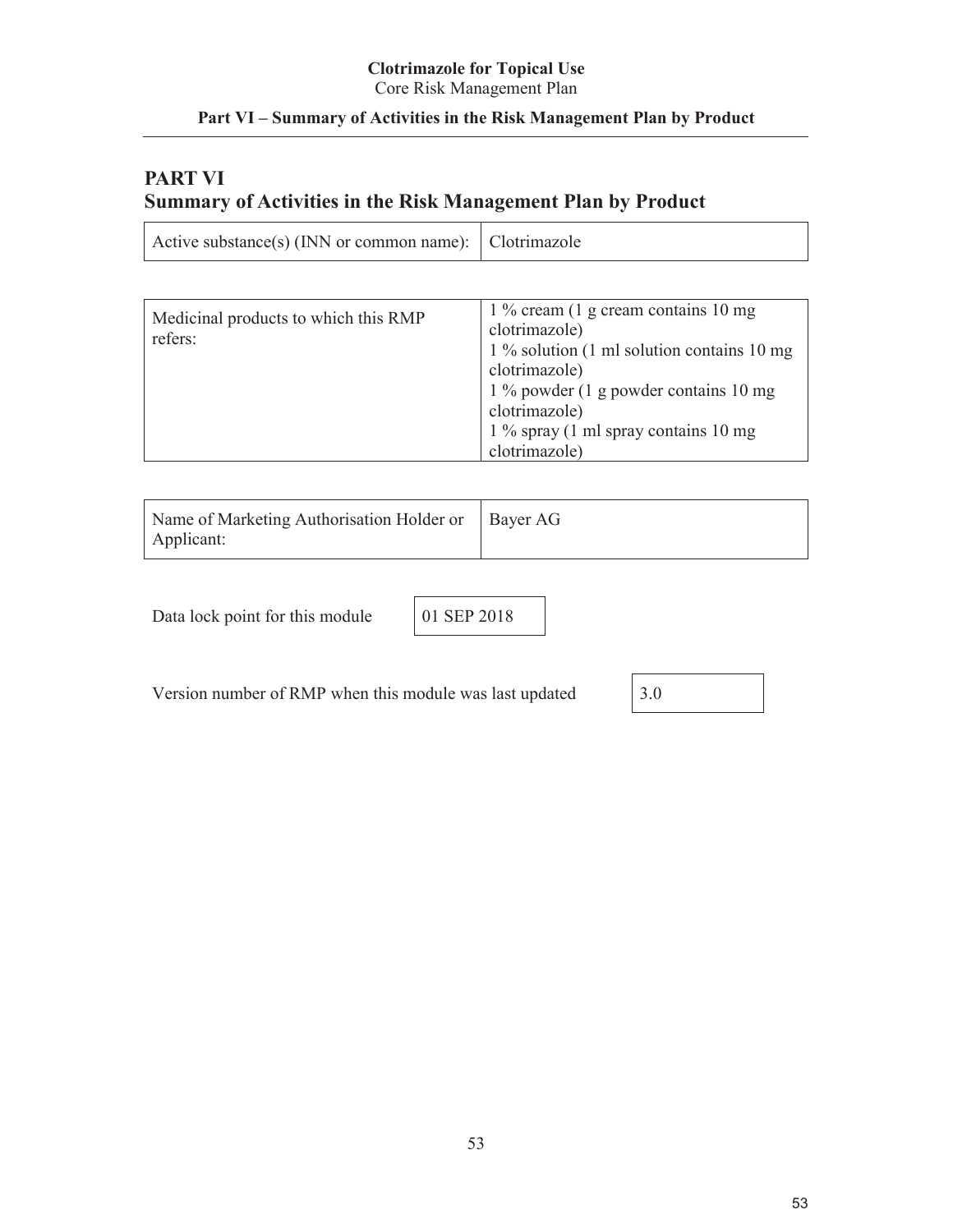#### **Part VI – Summary of Activities in the Risk Management Plan by Product**

#### **VI.1. Summary of Risk Management Plan for Clotrimazole**

This is a summary of the risk management plan (RMP) for clotrimazole topical dosage forms. None of the presented risks have been characterized as important according to the current guideline. The risks are well recognized by health care professionals, do not represent significant new information that would have an impact on the favorable risk-benefit profile, warrant further evaluation as a part of a pharmacovigilance plan, or require additional risk minimization activities. Considering that clotrimazole topical dosage forms have been widely used for decades, no gap in knowledge which may affect its safety profile has been identified. The clotrimazole labeling gives comprehensive information on how the product should be used.

### **VI.2. The medicine and what it is used for**

Clotrimazole is used for the treatment of superficial fungal skin infections caused by dermatophytes, yeasts or moulds (i.e. athlete's foot, fungal infection of the hands, ringworm, jock itch, cutaneous candidiasis) and of erythrasma (superficial skin infection that causes brown, scaly skin patches). The topical treatments offer a first line simple therapy for patients who are able to recognize the condition thereby enabling immediate treatment of the condition without office visits to a primary care provider sparing the burden to the health care systems.

### **VI.3. Risks Associated with the Medicine and Activities to Minimise or further Characterise the Risks**

None of the presented risks have been considered as having impact on the favorable riskbenefit balance of clotrimazole, or needed further evaluation as part of the pharmacovigilance plan or additional risk minimization measures.

Routine pharmacovigilance practices include

- $\bullet$  comprehensive labeling
- collection, monitoring, evaluation and reporting of individual case reportss
- monitoring of adverse event data for detection and evaluation of signals
- periodic review of safety data and preparation and submission of periodic safety reports

These pharmacovigilance activities are deemed sufficient.

#### **VI.4. List of Important Risks and Missing Information**

None of the identified or potential risks listed are characterized as important identified or potential risks. No missing information has been identified.

#### **VI.5. Summary of Important Risks**

In the most recent EMA guidance for risk management planning, <sup>114</sup> important risks to be discussed in terms of risk management planning are not necessarily serious risks (e.g., hypersensitivity/anaphylaxis) but rather risks that require minimization measures beyond